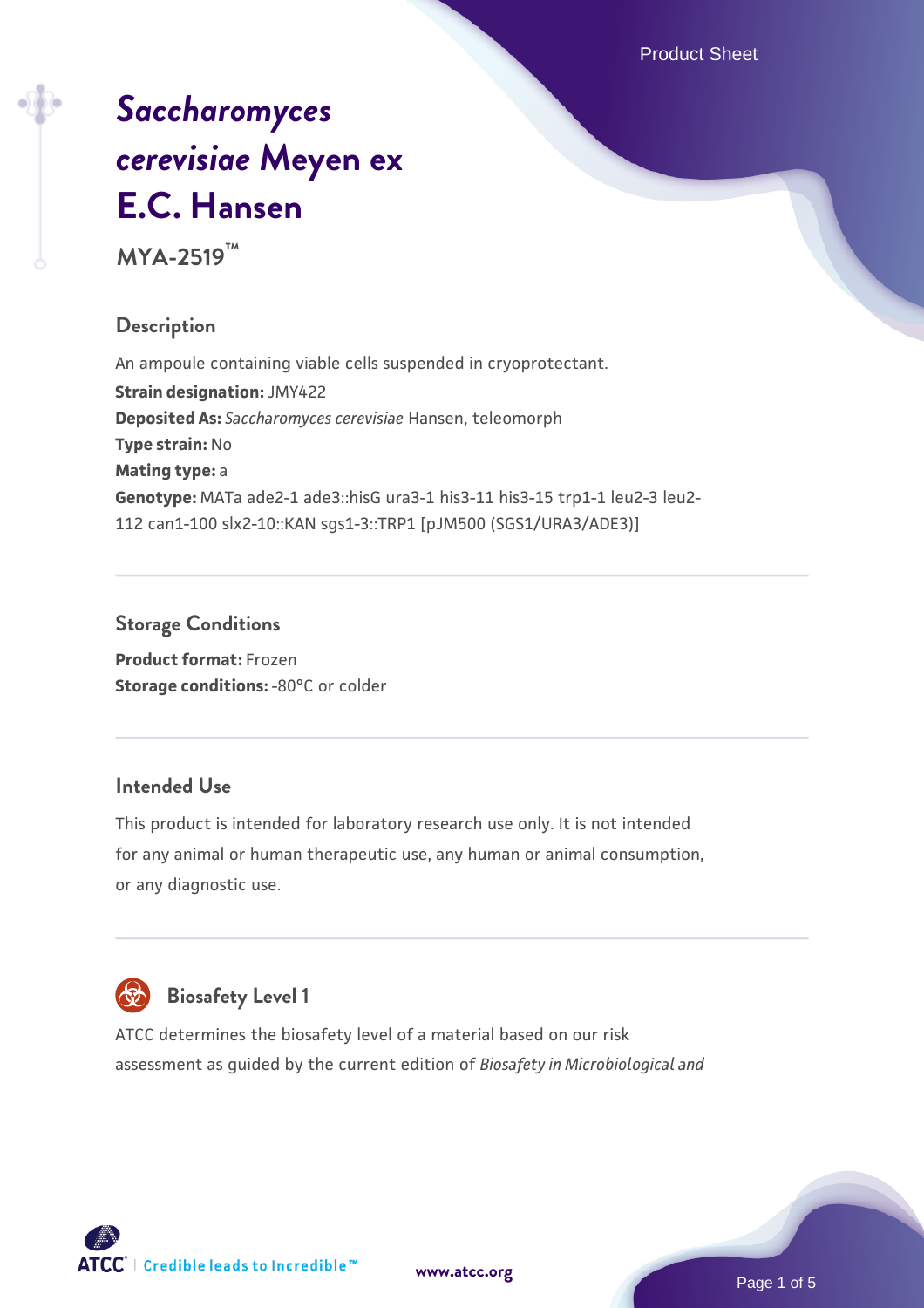### **[Saccharomyces cerevisiae](https://www.atcc.org/products/mya-2519)** [Meyen ex E.C. Hansen](https://www.atcc.org/products/mya-2519) **MYA-2519**

*Biomedical Laboratories (BMBL)*, U.S. Department of Health and Human Services. It is your responsibility to understand the hazards associated with the material per your organization's policies and procedures as well as any other applicable regulations as enforced by your local or national agencies.

ATCC highly recommends that appropriate personal protective equipment is always used when handling vials. For cultures that require storage in liquid nitrogen, it is important to note that some vials may leak when submersed in liquid nitrogen and will slowly fill with liquid nitrogen. Upon thawing, the conversion of the liquid nitrogen back to its gas phase may result in the vial exploding or blowing off its cap with dangerous force creating flying debris. Unless necessary, ATCC recommends that these cultures be stored in the vapor phase of liquid nitrogen rather than submersed in liquid nitrogen.

# **Certificate of Analysis**

For batch-specific test results, refer to the applicable certificate of analysis that can be found at www.atcc.org.

# **Growth Conditions Medium:**  [ATCC Medium 1245: YEPD](https://www.atcc.org/-/media/product-assets/documents/microbial-media-formulations/1/2/4/5/atcc-medium-1245.pdf?rev=705ca55d1b6f490a808a965d5c072196) **Temperature:** 25°C

# **Handling Procedures**

**Frozen ampoules** packed in dry ice should either be thawed immediately or



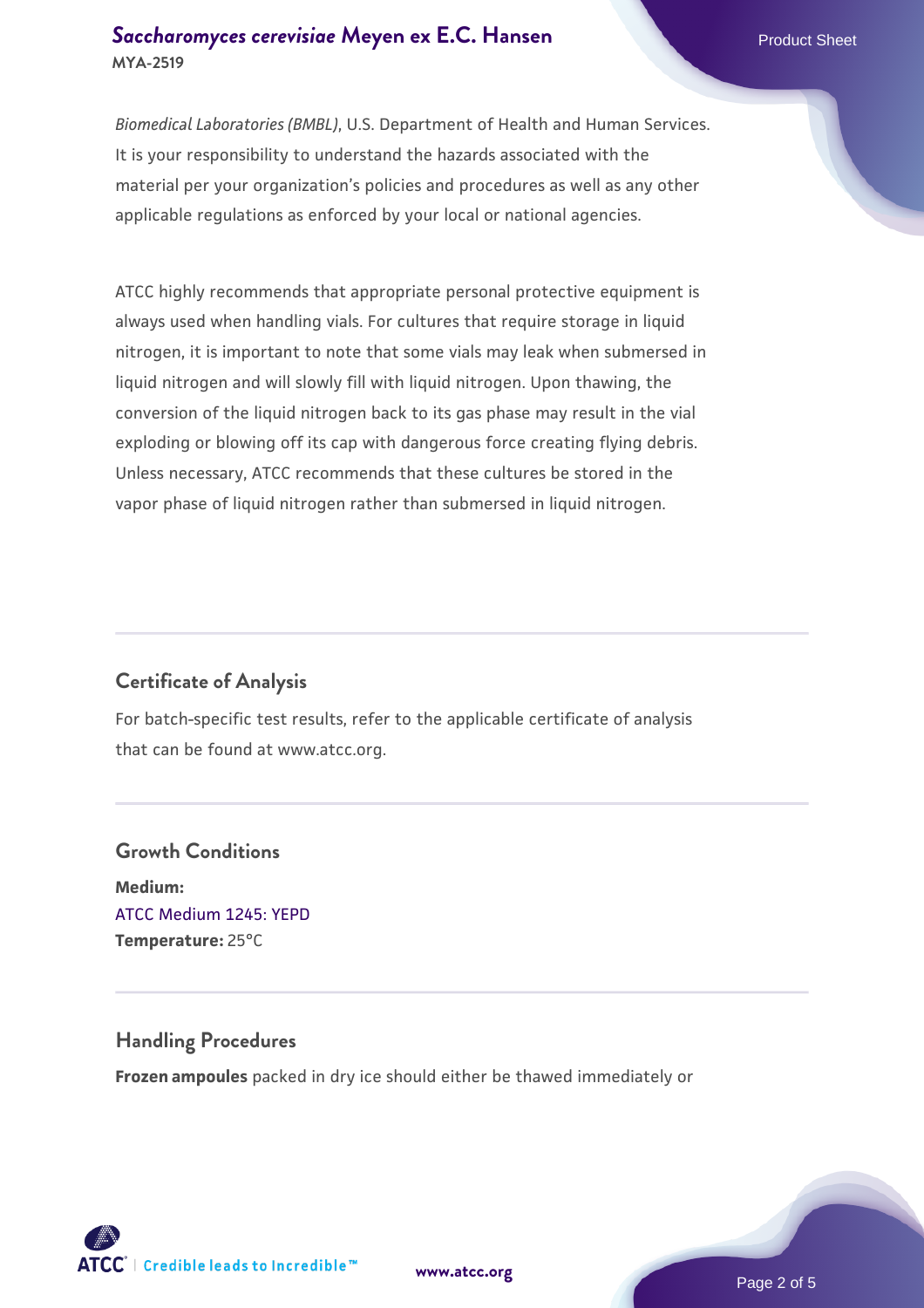## **[Saccharomyces cerevisiae](https://www.atcc.org/products/mya-2519)** [Meyen ex E.C. Hansen](https://www.atcc.org/products/mya-2519) **MYA-2519**

stored in liquid nitrogen. If liquid nitrogen storage facilities are not available, frozen ampoules may be stored at or below -70°C for approximately one week. **Do not under any circumstance store frozen ampoules at refrigerator freezer temperatures (generally -20°C)**. Storage of frozen material at this temperature will result in the death of the culture.

- 1. To thaw a frozen ampoule, place in a **25°C to 30°C** water bath, until just thawed **(approximately 5 minutes)**. Immerse the ampoule just sufficient to cover the frozen material. Do not agitate the ampoule.
- 2. Immediately after thawing, wipe down ampoule with 70% ethanol and aseptically transfer at least 50 µL (or 2-3 agar cubes) of the content onto a plate or broth with medium recommended.
- 3. Incubate the inoculum/strain at the temperature and conditions recommended.
- 4. Inspect for growth of the inoculum/strain regularly for up to 4 weeks. The time necessary for significant growth will vary from strain to strain.

## **Material Citation**

If use of this material results in a scientific publication, please cite the material in the following manner: *Saccharomyces cerevisiae* Meyen ex E.C. Hansen (ATCC MYA-2519)

#### **References**

References and other information relating to this material are available at www.atcc.org.

#### **Warranty**

The product is provided 'AS IS' and the viability of ATCC® products is warranted for 30 days from the date of shipment, provided that the customer has stored and handled the product according to the information

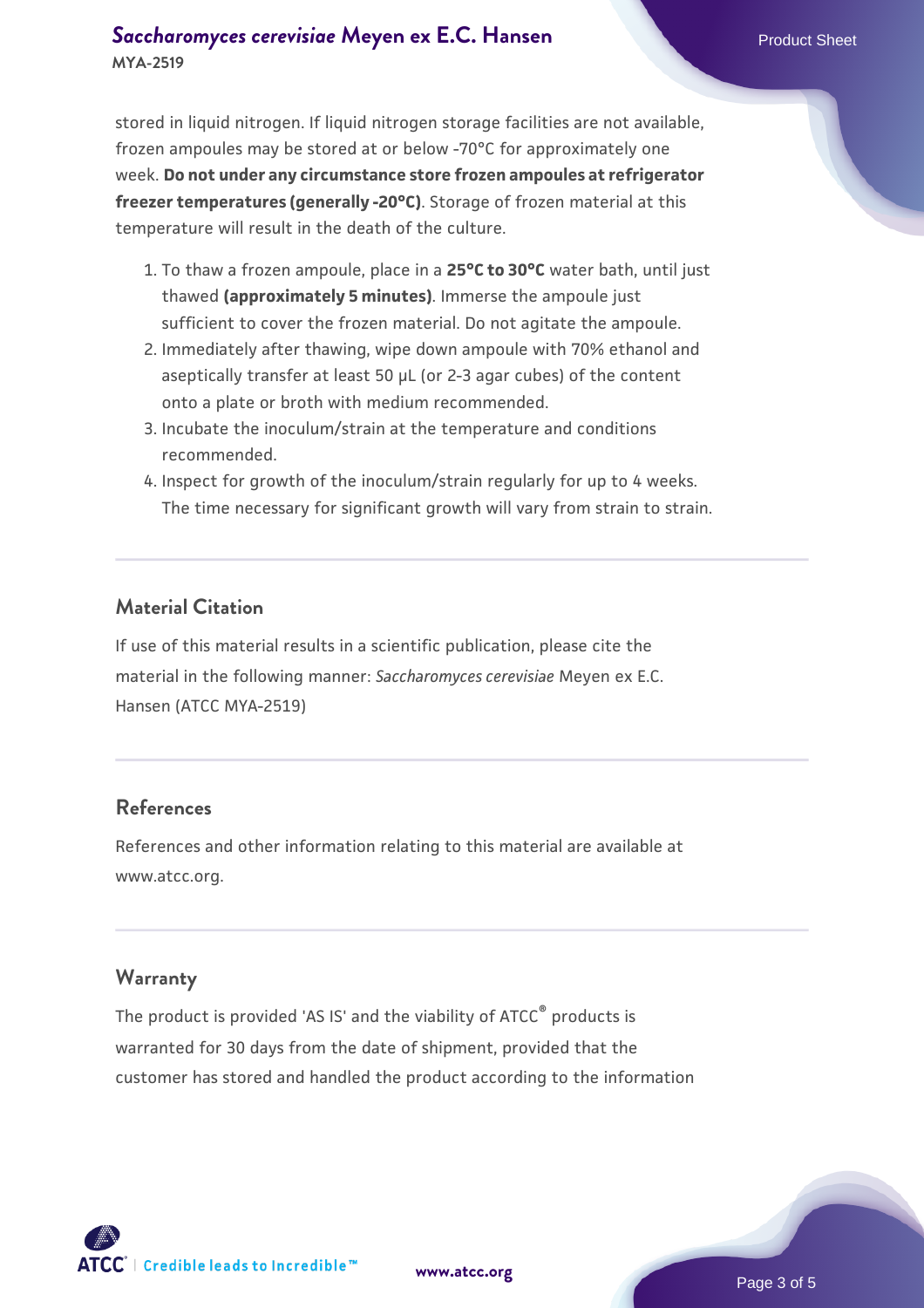### **[Saccharomyces cerevisiae](https://www.atcc.org/products/mya-2519)** [Meyen ex E.C. Hansen](https://www.atcc.org/products/mya-2519) **MYA-2519**

included on the product information sheet, website, and Certificate of Analysis. For living cultures, ATCC lists the media formulation and reagents that have been found to be effective for the product. While other unspecified media and reagents may also produce satisfactory results, a change in the ATCC and/or depositor-recommended protocols may affect the recovery, growth, and/or function of the product. If an alternative medium formulation or reagent is used, the ATCC warranty for viability is no longer valid. Except as expressly set forth herein, no other warranties of any kind are provided, express or implied, including, but not limited to, any implied warranties of merchantability, fitness for a particular purpose, manufacture according to cGMP standards, typicality, safety, accuracy, and/or noninfringement.

#### **Disclaimers**

This product is intended for laboratory research use only. It is not intended for any animal or human therapeutic use, any human or animal consumption, or any diagnostic use. Any proposed commercial use is prohibited without a license from ATCC.

While ATCC uses reasonable efforts to include accurate and up-to-date information on this product sheet, ATCC makes no warranties or representations as to its accuracy. Citations from scientific literature and patents are provided for informational purposes only. ATCC does not warrant that such information has been confirmed to be accurate or complete and the customer bears the sole responsibility of confirming the accuracy and completeness of any such information.

This product is sent on the condition that the customer is responsible for and assumes all risk and responsibility in connection with the receipt, handling, storage, disposal, and use of the ATCC product including without limitation taking all appropriate safety and handling precautions to minimize health or environmental risk. As a condition of receiving the material, the customer agrees that any activity undertaken with the ATCC product and any progeny or modifications will be conducted in compliance with all applicable laws,



**[www.atcc.org](http://www.atcc.org)**

Page 4 of 5